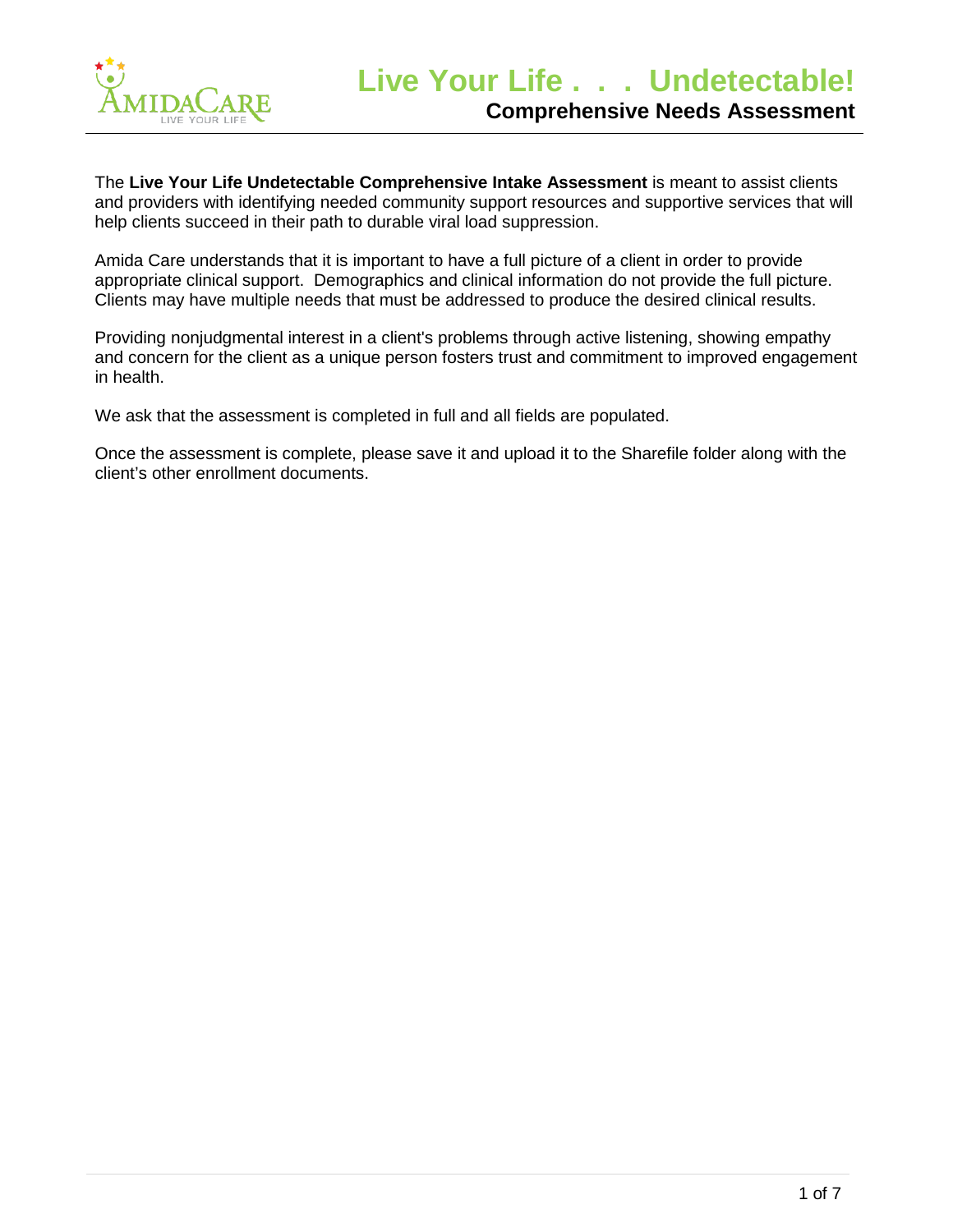

**Comprehensive Needs Assessment**

|  | <b>DEMOGRAPHICS:</b> |  |
|--|----------------------|--|
|  |                      |  |

Client Name:

Client CIN #:

Client Date of Birth:

Date that Client Was HIV Diagnosed:

| Client's HIV Risk Factor (Use Ctrl |
|------------------------------------|
| Key to Select All Items that       |
| Apply):                            |

| Client's HIV Risk Factor (Use Ctrl                                   | Use Ctrl Key to Select ALL Items That Apply                              |
|----------------------------------------------------------------------|--------------------------------------------------------------------------|
| Key to Select All Items that                                         | MSM<br>Heterosexual                                                      |
| Apply):                                                              | Injecting Drug User                                                      |
|                                                                      | MSM/IDU                                                                  |
|                                                                      | Sex with IDU Partner                                                     |
| Client's Languages Read (Use Ctrl                                    | Use Ctrl Key to Select ALL Items That Apply                              |
| Key to Select All Items that Apply):                                 | English<br>Spanish                                                       |
|                                                                      | Chinese                                                                  |
|                                                                      | Japanese                                                                 |
|                                                                      | French                                                                   |
| <b>SOCIAL ASSESSMENT</b>                                             |                                                                          |
| Highest Grade completed (include                                     |                                                                          |
| GED):                                                                |                                                                          |
| Employed?                                                            | Choose                                                                   |
|                                                                      |                                                                          |
| If YES, Type of Work:                                                |                                                                          |
| <b>Marital Status:</b>                                               | None                                                                     |
| Describe Type of Housing:                                            |                                                                          |
| <b>Would Client Benefit From Housing</b>                             |                                                                          |
| Services Currently Not in Place?                                     | Choose                                                                   |
| If YES, What is The Plan?                                            |                                                                          |
|                                                                      |                                                                          |
| Does The Client have any of the<br>following (Use Ctrl Key to Select | Use Ctrl Key to Select ALL Items That Apply<br><b>Advanced Directive</b> |
| Multiple Items that Apply)?                                          | Durable Power of Attorney                                                |
|                                                                      | <b>Healthcare Proxy</b>                                                  |
|                                                                      | Will                                                                     |
|                                                                      | <b>Trust</b>                                                             |
| Any Evidence of Domestic                                             |                                                                          |
| Violence or Child Abuse?                                             | Choose                                                                   |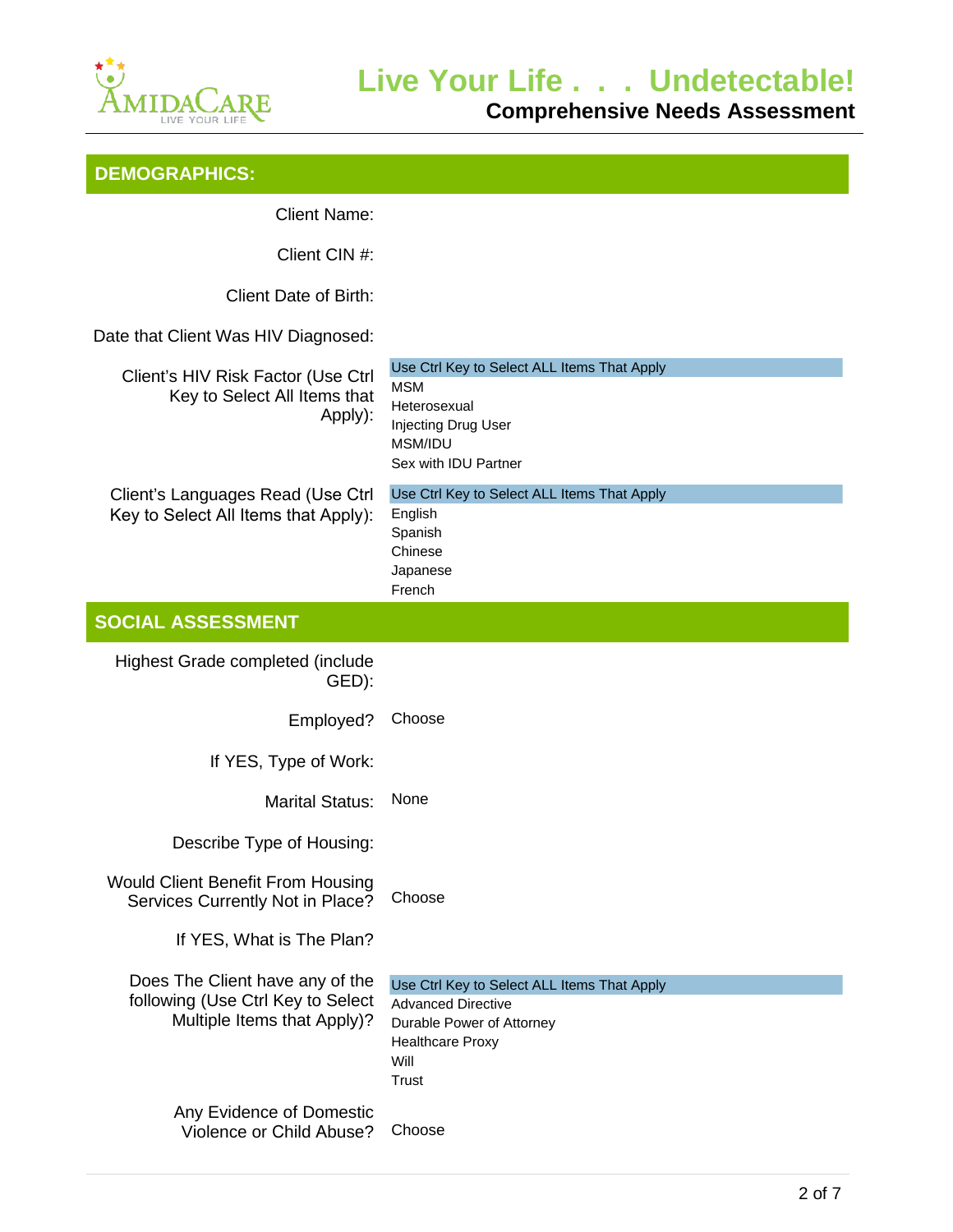

| If YES, What?                                                         |                                                                                                              |
|-----------------------------------------------------------------------|--------------------------------------------------------------------------------------------------------------|
| Is Referral Needed?                                                   | Choose                                                                                                       |
| If Already In Program, Specify                                        |                                                                                                              |
| Any Legal Issues?                                                     | Choose                                                                                                       |
| If YES, What?                                                         |                                                                                                              |
| Is Client On Parole?                                                  | Choose                                                                                                       |
| If YES, List Parole Contact Name<br>and Phone $#$ :                   |                                                                                                              |
| Does Client Need Help with Daily<br>Activities? (e.g.; OT, PT, HHA)   | Choose                                                                                                       |
| If YES, Use Ctrl Key to Select<br>Multiple Items that Apply:          | Using the Ctrl Key, Select ALL Transportation Needs That Apply<br>Ambulatory<br>Wheelchair<br>Walker<br>Cane |
| <b>Select ALL Transportation Needs</b><br>That Apply:                 | Using the Ctrl Key, Select ALL Transportation Needs The Apply<br>Ambulette<br>Ambulance<br>Liverv            |
| Other Transportation:                                                 |                                                                                                              |
| <b>Equipment Needed For Care:</b>                                     | Choose                                                                                                       |
| <b>Would Client Benefit From</b><br><b>Transportation Assistance?</b> | Choose                                                                                                       |
| If YES, What is The Plan?                                             |                                                                                                              |
| <b>NUTRITION NEEDS</b>                                                |                                                                                                              |
| Height:                                                               |                                                                                                              |
| <b>Current Weight:</b>                                                |                                                                                                              |
| Body Mass Index (BMI):                                                |                                                                                                              |
| Preferred/Comfortable Weight:                                         |                                                                                                              |

Receiving Supplements: Choose

If YES, Please Specify: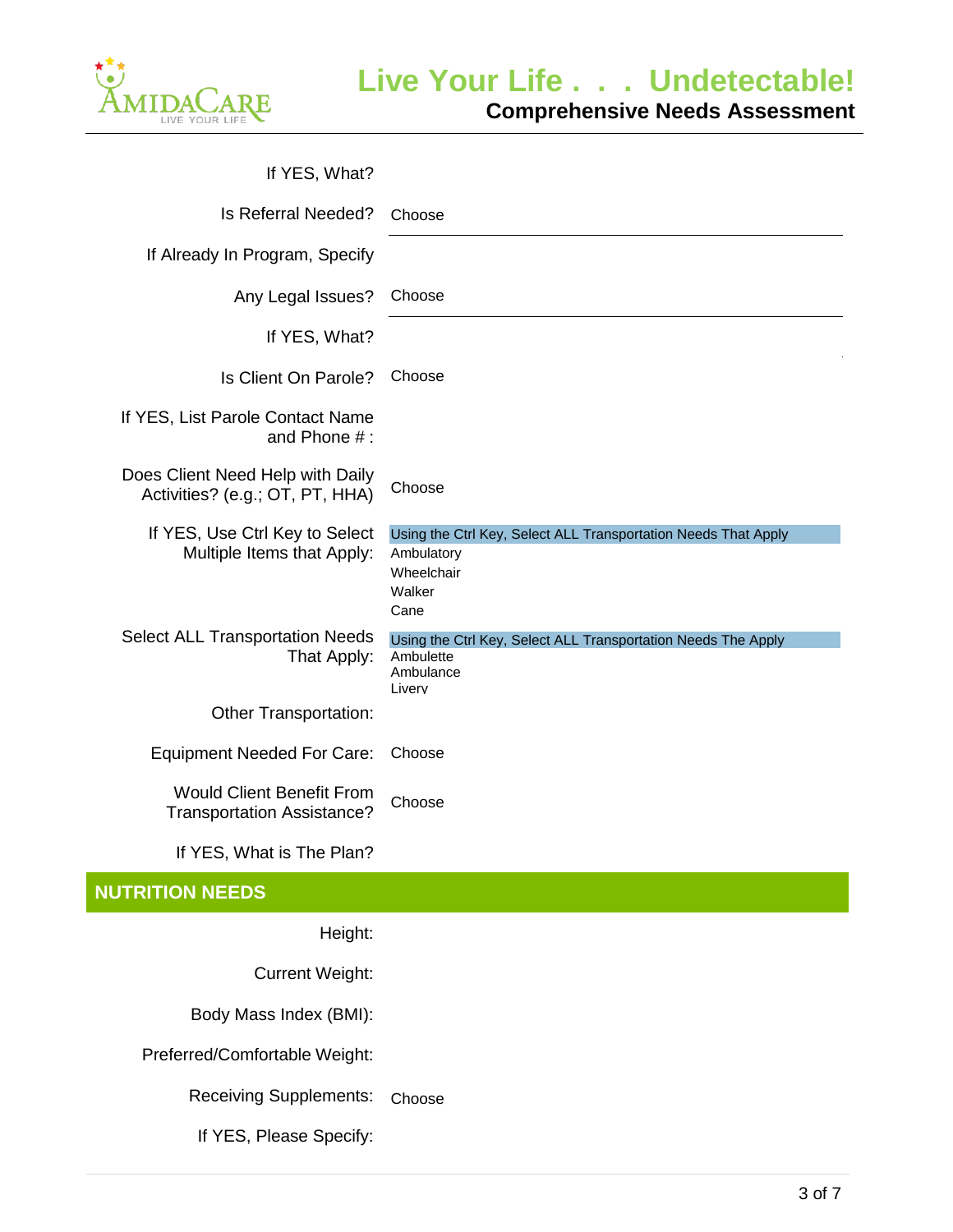

| <b>Receiving Nutritional Assistance?</b>                                                       | Choose                                                                                                                                       |
|------------------------------------------------------------------------------------------------|----------------------------------------------------------------------------------------------------------------------------------------------|
| If YES, What Type:                                                                             |                                                                                                                                              |
| <b>Would Client Benefit From Nutrition</b><br>Services Not Currently in Place?                 | Choose                                                                                                                                       |
| If YES, What is The Plan?                                                                      |                                                                                                                                              |
| <b>PAIN MANAGEMENT</b>                                                                         |                                                                                                                                              |
| Acute/Chronic Pain?                                                                            | Choose                                                                                                                                       |
| If YES, is Pain Management Plan in<br>Place?                                                   | Choose                                                                                                                                       |
| If YES, What is The Current<br>Management?                                                     |                                                                                                                                              |
| <b>Would Client Benefit From Pain</b><br><b>Management Services Currently Not</b><br>in Place? | Choose                                                                                                                                       |
| If YES, What is The Plan?                                                                      |                                                                                                                                              |
|                                                                                                |                                                                                                                                              |
| <b>FAMILY PLANNING ASSESSMENT</b>                                                              |                                                                                                                                              |
| <b>Sexually Active?</b>                                                                        | Choose                                                                                                                                       |
| If YES, Use the Ctrl Key to Select<br><b>ALL That Apply:</b>                                   | If Sexually Active, Use Ctrl Key to Select All That Apply<br>Heterosexual<br><b>MSM</b><br>Lesbian<br>Monogamous<br><b>Multiple Partners</b> |
| If OTHER, Please Specify:                                                                      |                                                                                                                                              |
| If Sexually Active, Does Client<br><b>Practice Safe Sex?</b>                                   | Choose                                                                                                                                       |
| <b>Has Client Received Safe Sex</b><br>Education?                                              | Choose                                                                                                                                       |
| Is Client Pregnant?                                                                            | Choose                                                                                                                                       |
| If YES, Date of Last Menstrual<br>Period (LMP):                                                |                                                                                                                                              |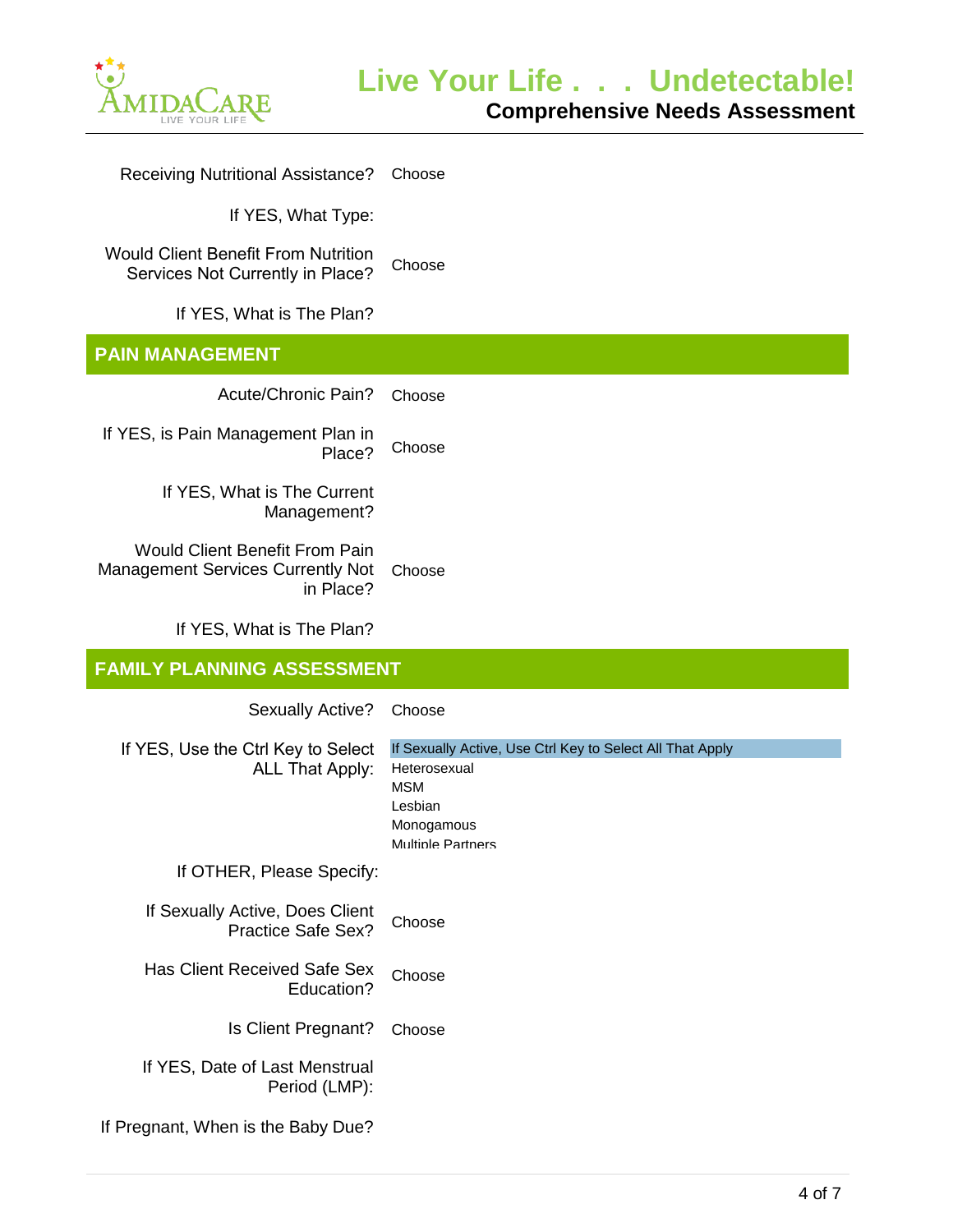

Is Client Trying to Get Pregnant? Choose

If NO, and Client is sexually active, What Type of Contraception Used by client or client's partner?

Would Client Benefit From Family Planning/safe sex education/partner notification services that are not already in place? Choose

If YES, What is The Plan?

## **MEDICATION ASSESSMENT/ADHERENCE**

Allergies:

| Is The Client on ARV Medications?                                                                                                                                 | Choose                                                                                                                                                                          |
|-------------------------------------------------------------------------------------------------------------------------------------------------------------------|---------------------------------------------------------------------------------------------------------------------------------------------------------------------------------|
| If YES, Percentage of ARV Dose<br>Missed in Last 3 Days:                                                                                                          | 0%                                                                                                                                                                              |
| Has Adherence Been Discussed<br>With Client?                                                                                                                      | Choose                                                                                                                                                                          |
| If Not on Antiretroviral Therapy<br>(ART), Check Reasons (Use Ctrl<br>Key to Select Multiple Items that<br>Apply):                                                | Use Ctrl Key to Select ALL Items That Apply<br>Refused<br>Non-Adherent<br>High CD4 Count<br>Treatment Interruption Due to Toxicity<br>No Treatment Options<br>O <sub>thor</sub> |
| If Other, not on ART, please Specify:<br><b>Would Client Benefit From Medication</b><br>Adherence Services (Pill Box, Home<br>Delivery, Home Visit By Nurse) That | Choose                                                                                                                                                                          |
| Are Not Already in Place?                                                                                                                                         |                                                                                                                                                                                 |
| If YES, What is The Plan?<br><b>Would Client Benefit From Referral?</b><br>If YES, What is The Plan?                                                              | Choose                                                                                                                                                                          |
| Alternatively, Would Client Benefit<br>From a Clinical Trial?                                                                                                     | Choose                                                                                                                                                                          |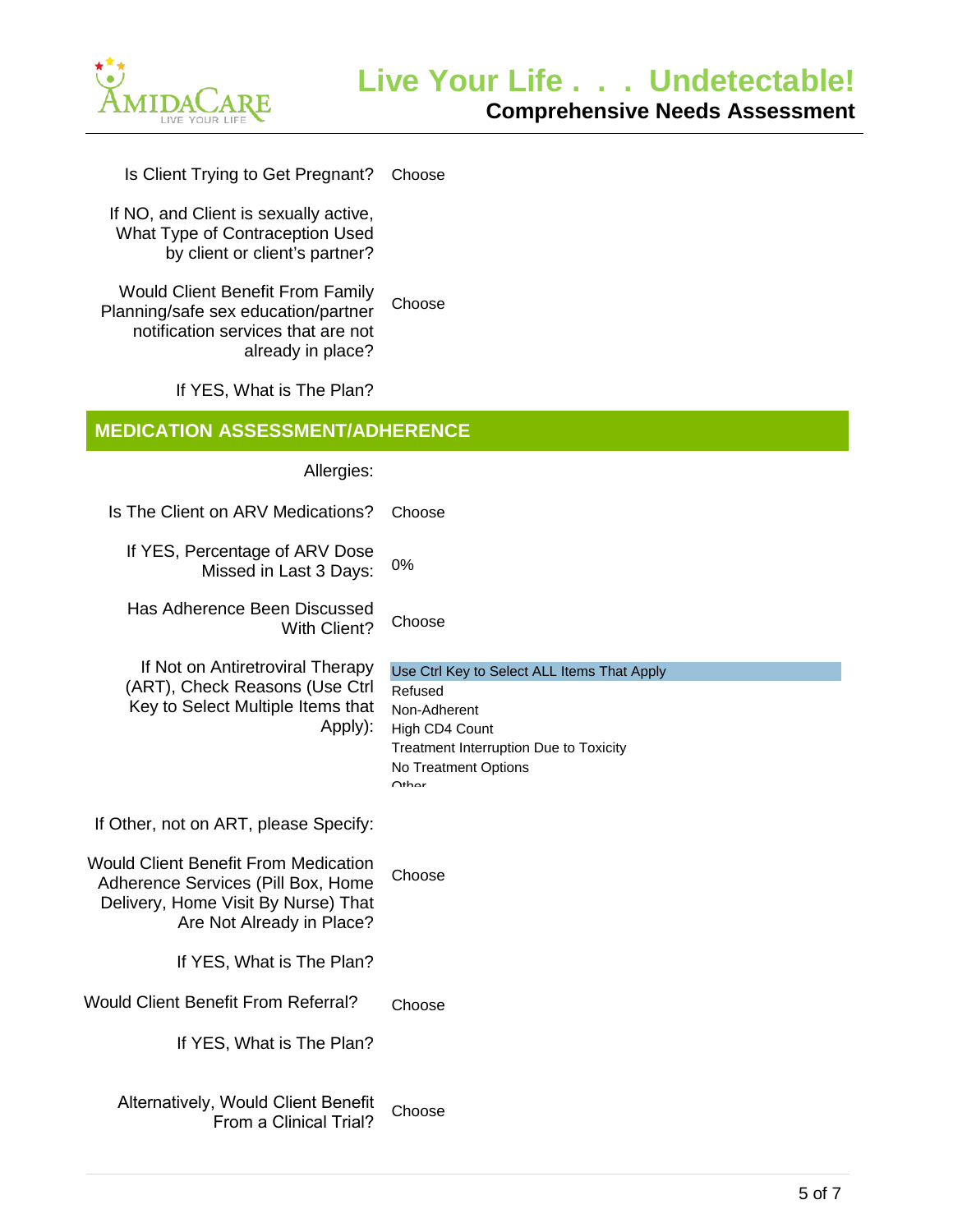

**Comprehensive Needs Assessment**

## **MENTAL HEALTH ASSESSMENT**

| <b>Has Client Ever Been Treated For</b><br><b>Psychiatric Reasons?</b>                                | Choose |
|-------------------------------------------------------------------------------------------------------|--------|
| If YES, What Type and When?                                                                           |        |
| Is Client on Medication for<br>Depression?                                                            | Choose |
| If YES, What?                                                                                         |        |
| Does Client Have Little Interest<br>Doing Things?                                                     | Choose |
| Is The Client Feeling<br>Down/Depressed or Hopeless?                                                  | Choose |
| Does The Client Currently Have<br>Anxiety?                                                            | Choose |
| Is The Client Currently on<br><b>Medication for Anxiety?</b>                                          | Choose |
| If YES, What Medication?                                                                              |        |
| Does The Client Have Insomnia?                                                                        | Choose |
| If YES, Are They on Insomnia<br>Medication?                                                           | Choose |
| Does The Client Have Appetite<br>Problems?                                                            | Choose |
| If YES, What?                                                                                         |        |
| If Abnormal, Please Specify                                                                           |        |
| <b>Would Client Benefit From Mental</b><br><b>Health Services That Are Not</b><br>Currently in Place? | Choose |
|                                                                                                       |        |

If YES, What is The Plan?